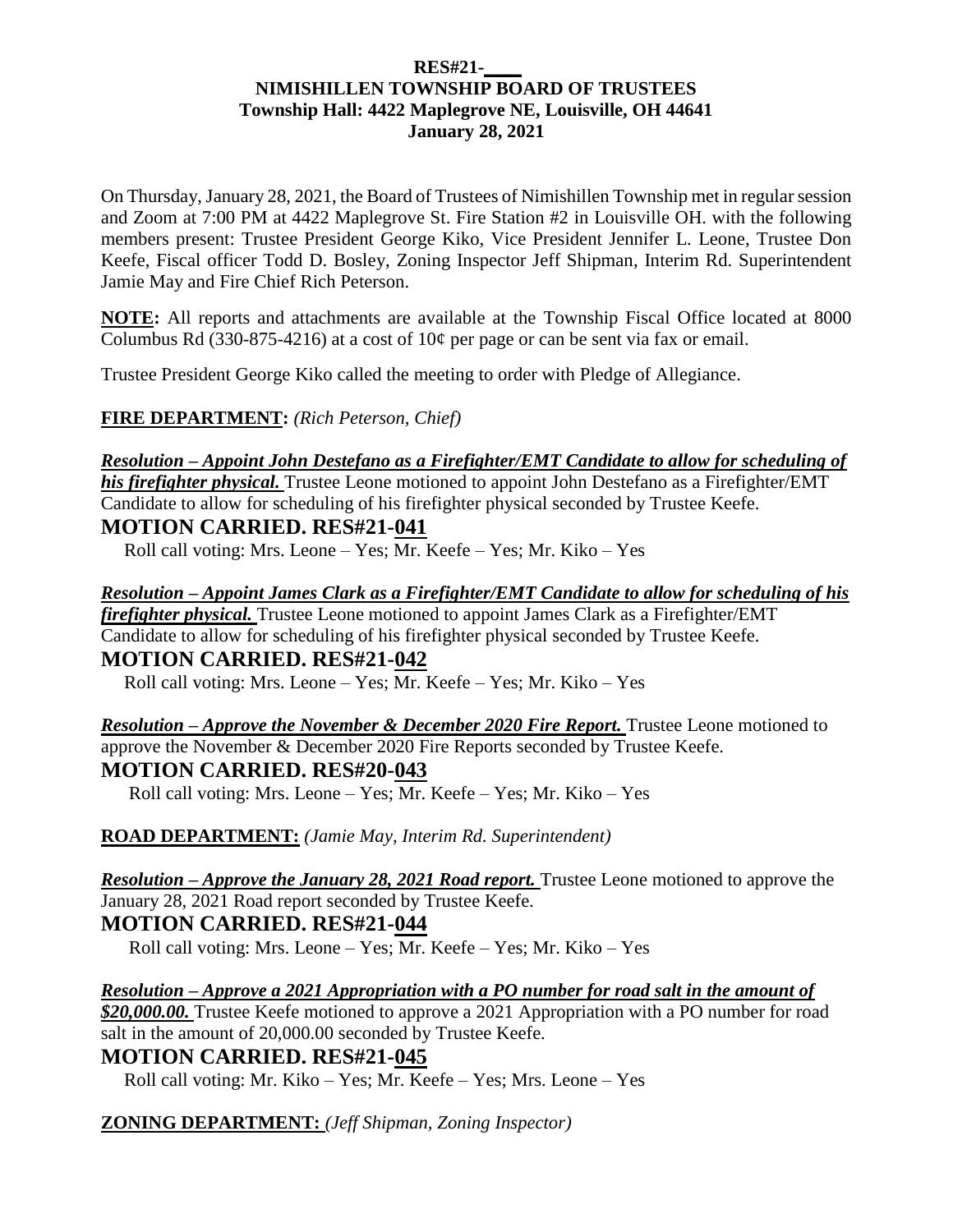## *Resolution – Approve the January 28, 2021 Zoning Report.* Trustee Keefe motioned to approve the January 28, 2021 Zoning Report seconded by Trustee Keefe. **MOTION CARRIED. RES#21-046**

Roll call voting: Mrs. Leone – Yes; Mr. Keefe – Yes; Mr. Kiko – Yes

*Resolution – Approve the 2021 Stark Soil & Water Conservation District yearly invoice payment of \$1,000.00 for MS4 EPA Services, John S. Weedon, Executive Director, 2650 Richville Dr. SE, Suite 100 Massillon, Ohio 44646.* Trustee Keefe motioned to approve the 2021 Stark Soil & Water Conservation District yearly invoice payment of \$1,000.00 for MS4 EPA Services seconded by Trustee Keefe. **MOTION CARRIED. RES#21-047**

Roll call voting: Mrs. Leone – Yes; Mr. Keefe – Yes; Mr. Kiko – Yes

*Resolution – Approve the purchase of equipment & services from Alarm 1; not to include equipment for compost gate controls & lockset; in the amount of \$1,652.00. This Appropriation will cover the Data Runs, Access Points & Equipment needed for the completion of 2020 office upgrades*. Trustee Keefe motioned to approve the purchase of equipment & services from Alarm 1; not to include equipment for compost gate controls & lockset; in the amount of \$1,652.00. This Appropriation will cover the data runs, access points & equipment needed for the completion of 2020 office upgrades seconded by Trustee Keefe. **MOTION CARRIED. RES#20-048** Roll call voting: Mrs. Leone – Yes; Mr. Keefe – Yes; Mr. Kiko – Yes

*Resolution – Approve a 2021 Appropriation for \$550.00 with PO number for Zoning Office and Road department supplies from Staples.* Trustee Keefe motioned to approve a 2021 Appropriations for \$550.00 with a PO number for Zoning and Road department supplies from Staples seconded by Trustee Keefe. **MOTION CARRIED. RES#21-049** 

Roll call voting: Mrs. Leone - Yes; Mr. Keefe – Yes; Mr. Kiko - Yes

# **FISCAL OFFICER:** *(Todd D. Bosley)*

*Resolution – Approve the annual Township Highway System Milage Certifications (67.998 miles) for 2021.* Trustee Leone motioned to approve the annual Township Highway System Milage Certifications (67.998) for 2021 seconded by Trustee Keefe. **MOTION CARRIED. RES#21-050**

Roll call voting: Mrs. Leone – Yes; Mr. Keefe – Yes; Mr. Kiko – Yes

*Resolution – Approve Assessment for 9033 Columbus Rd demolition to be assessed by the County Auditor for Parcel #33-08322; assessment in amount of \$12,730.00 plus fees of \$250.00.* Trustee Leone motioned to approve Assessment for 9033 Columbus Rd demolition to be assessed by the County Auditor for Parcel #33-08322; assessment in amount of \$12,730.00 plus fees of \$250.00 seconded by Trustee Keefe. **MOTION CARRIED. RES#21-051**

Roll call voting: Mrs. Leone – Yes; Mr. Keefe – Yes; Mr. Kiko – Yes

**DISCUSSION:** New W-9 Policy Per Fiscal Officer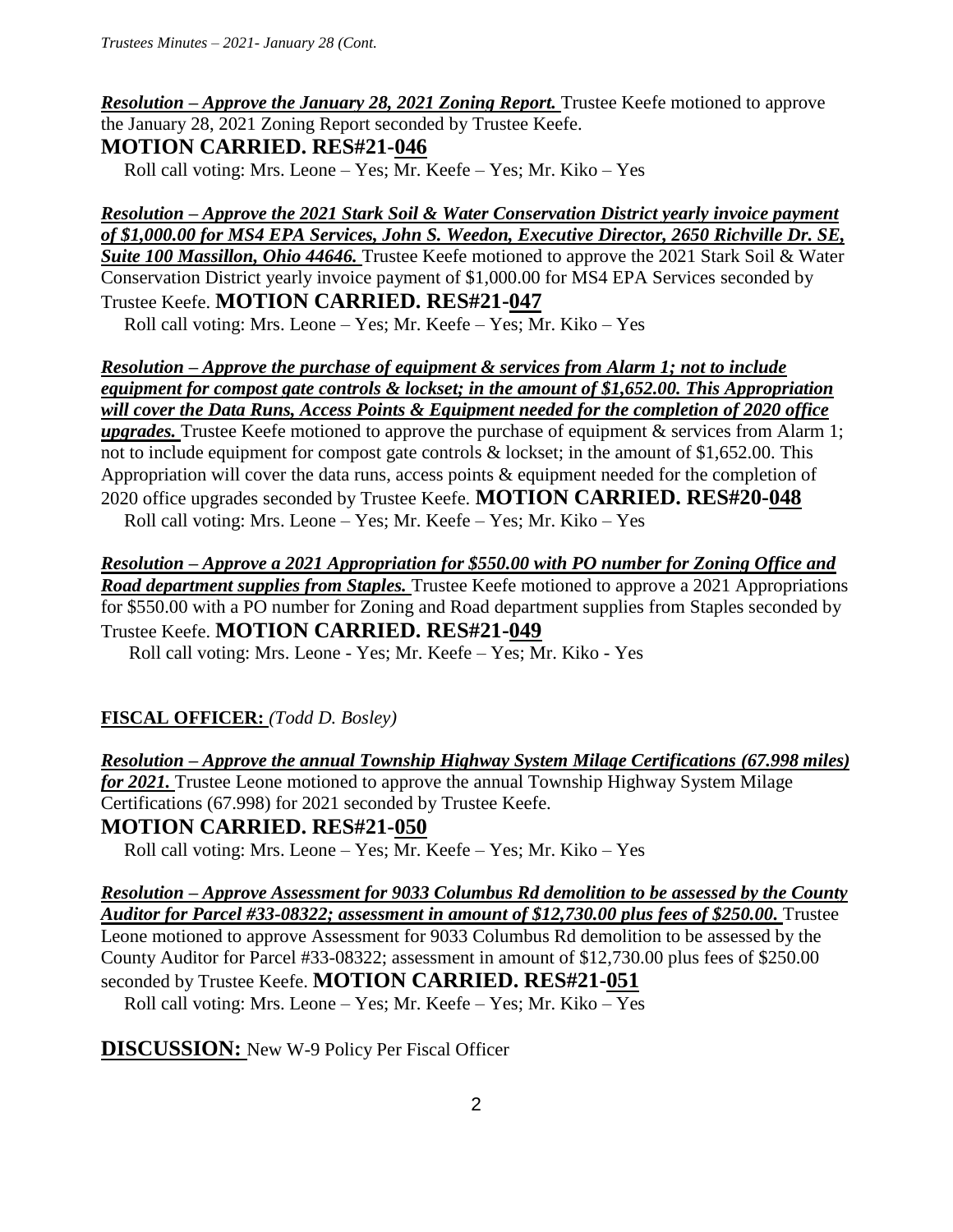#### *Resolution – Approve to Rescind RES# 21-029 for amount of \$212.60 for Insurance refund to*

*Aimie Thomas. (with Ohio Billing).* Trustee Keefe motioned Rescind RES# 21-029 for amount of \$212.60 for Insurance refund to Aimie Thomas (with Ohio Billing) seconded by Trustee Keefe. **MOTION CARRIED. RES#20-052**

Roll call voting: Mrs. Leone – Yes; Mr. Keefe – Yes; Mr. Kiko – Yes

#### **CONCERNS OF CITIZENS:**

NONE

**TRUSTEES:** *(George Kiko, Jennifer Leone, Don Keefe)*

*Resolution – Enter into Executive Session at 7:38 PM from this regular meeting as authorized under O.R.C. 121.22 (G) (1) Personnel Matters to consider appointment. employment, dismissal,*  discipline, promotion, demotion or compensation of a Public Employee. Trustee Keefe motioned to enter into Executive session at 7:38 PM from this regular meeting as authorized under O.R.C. 121.22 (G) (1) Personnel Matters to consider appointment, employment, dismissal, discipline, promotion, demotion or compensation of a Public Employee seconded by Trustee Keefe.

### **MOTION CARRIED. RES#21-053**

Roll call voting: Mrs. Leone – Yes; Mr. Keefe – Yes; Mr. Kiko – Yes

*Resolution – Return from Executive Session at 7:53 PM and resume the regular meeting.* Trustee Keefe motioned to return from Executive session at 7:53 PM and resume the regular meeting seconded by Trustee Keefe. **MOTION CARRIED. RES#21-054** Roll call voting: Mrs. Leone – Yes; Mr. Keefe – Yes; Mr. Kiko – Yes

*Resolution –* **Approve pay increase for Jeff Shipman from \$15.00 to \$16.00 per hour effective 1/29/21.** Trustee Leone motioned to approve pay increase for Jeff Shipman from \$15.00 to \$16.00 per hour effective 1/29/21 seconded by Trustee Keefe.

## **MOTION CARRIED> RES#21-055**

Roll call voting: Mrs. Leone – Yes; Mr. Keefe – Yes; Mr. Kiko – Yes

*Resolution – Approve minutes for December 10, 2020 Board of Trustees Meeting.* Trustee Leone motioned to approve minutes for December 10, 2020 Board of trustees Meeting seconded by Trustee Keefe. **MOTION CARRIED. RES#21-056** 

Roll call voting: Mrs. Leone – Yes; Mr. Keefe – Yes; Mr. Kiko – Yes

#### *Resolution – Approve minutes for January 7, 2021 Board of Trustees Special Meeting.*

Trustee Leone motioned to approve minutes for January 7, 2021 Board of Trustees Special Meeting seconded by Trustee Keefe. **MOTION CARRIED: RES#21-057** 

Roll call voting: Mrs. Leone – Yes; Mr. Keefe – Yes; Mr. Kiko – Yes

*Resolution – Approve minutes for January 14, 2021 Board of Trustees Meeting.* Trustee Leone motioned to approve minutes for January 14, 2021 Board of Trustees Meeting seconded by Trustee Keefe. **MOTION CARRIED. RES#21-058** 

Roll call voting: Mrs. Leone – Yes; Mr. Keefe – Yes; Mr. Kiko – Yes